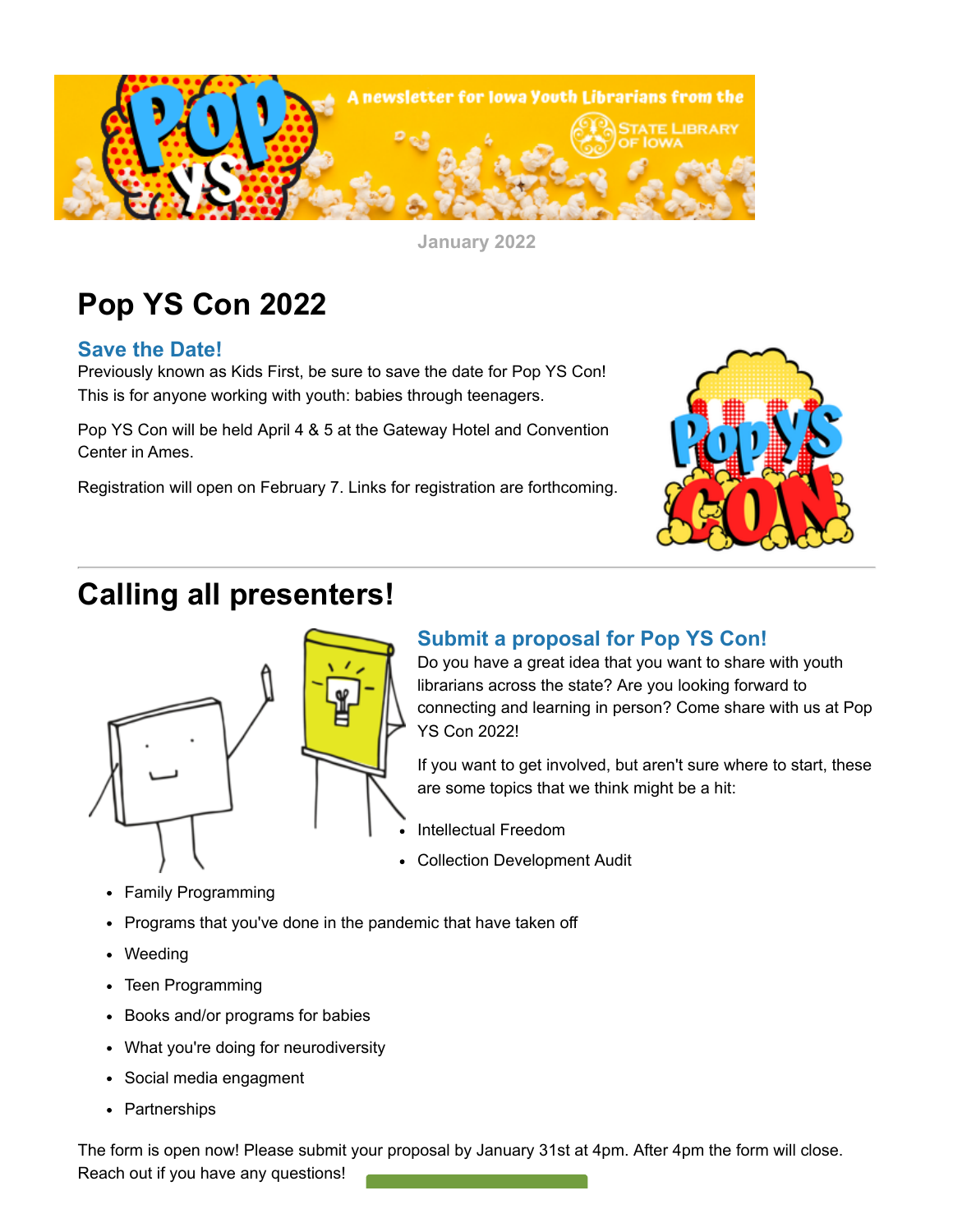## **Books Written by Librarians!**



## **Not only do librarians read and recommend books, they write them too! Do you have these librarian created titles in your collection?**

*Library Lion* by Michelle Knudsen, illustrated by Kevin Hawkes

*Perez & Martina* by Pura Belpre, illustrated by Carlos Sanchez

*Lone Wolf* by Sarah Kurpiel

*Beezus & Ramona* by Beverly Cleary

*Meet the Austins* by Madeleine L'Engle

*Year of the Reaper* by Makiia Lucier

*Empress of the World* by Sara Ryan

*Spell Hacker* by M.K. England

# **Upcoming Youth Services CE Opportunities**

**Pop YS Book Club**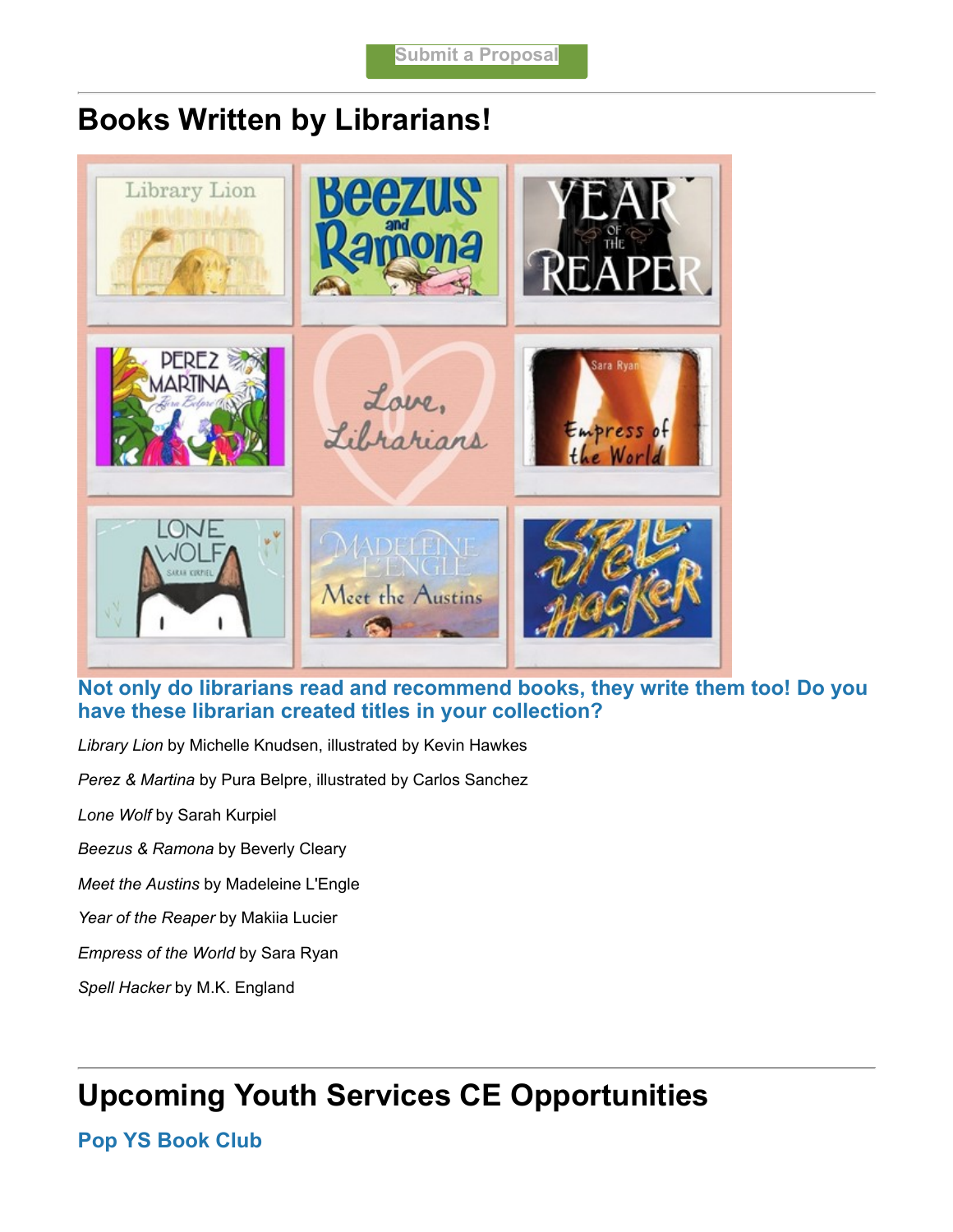

#### **Monday, February 21, 11:00 a.m. to 12:00 p.m.**

Pop YS book club will meet quarterly and read books across the youth services spectrum, including picture books, early readers, middle grade, and young adult. Leadership texts and other nonfiction will be read as well. This month we will be discussing *Dare to Lead* by Brene Brown. This text is required reading. Microphone access is also required, or participants may use a phone (cell or landline) to access audio.

**[Register for Pop YS Book Club](https://lsglm700.learnsoft.com/LSGLM/Login/ialearns.aspx?cid=88&loiid=1029&showloi=1&svtab=6&utm_medium=email&utm_source=govdelivery)**

## **Check It Out!**

#### **Wednesday, February 23, 11:00 a.m. to 12:00 p.m.**

Check It Out! is a webinar series spotlighting the best new books for ages 0- 18. Join Tegan every month for booktalks on the latest titles. Check It Out! gives you collection development ideas and looks at trends in publishing and more. We always have a lot of fun and after every session both your shelves and your TBR list will be full! This month will include January and February 2022 titles!



**[Register for Check It Out!](https://lsglm700.learnsoft.com/LSGLM/Login/ialearns.aspx?cid=88&loiid=1266&showloi=1&svtab=6&utm_medium=email&utm_source=govdelivery)**

# **Resource of the Month**

## **Book Riot**

Book Riot is the largest independent editorial book site in North America, and home to a host of media, from podcasts to newsletters to original content, all designed around diverse readers and across all genres. Contributors include authors, librarians, and book lovers.

**[More About Book Riot](https://bookriot.com/?utm_medium=email&utm_source=govdelivery)**



## **[State Library of Iowa Youth Services](https://www.statelibraryofiowa.gov/index.php/libraries/training-consulting/youth-services?utm_medium=email&utm_source=govdelivery)**

Youth Services Consultant: [Tegan Beese](mailto:Tegan.Beese@iowa.gov)

1112 East Grand Avenue Des Moines, Iowa 50319